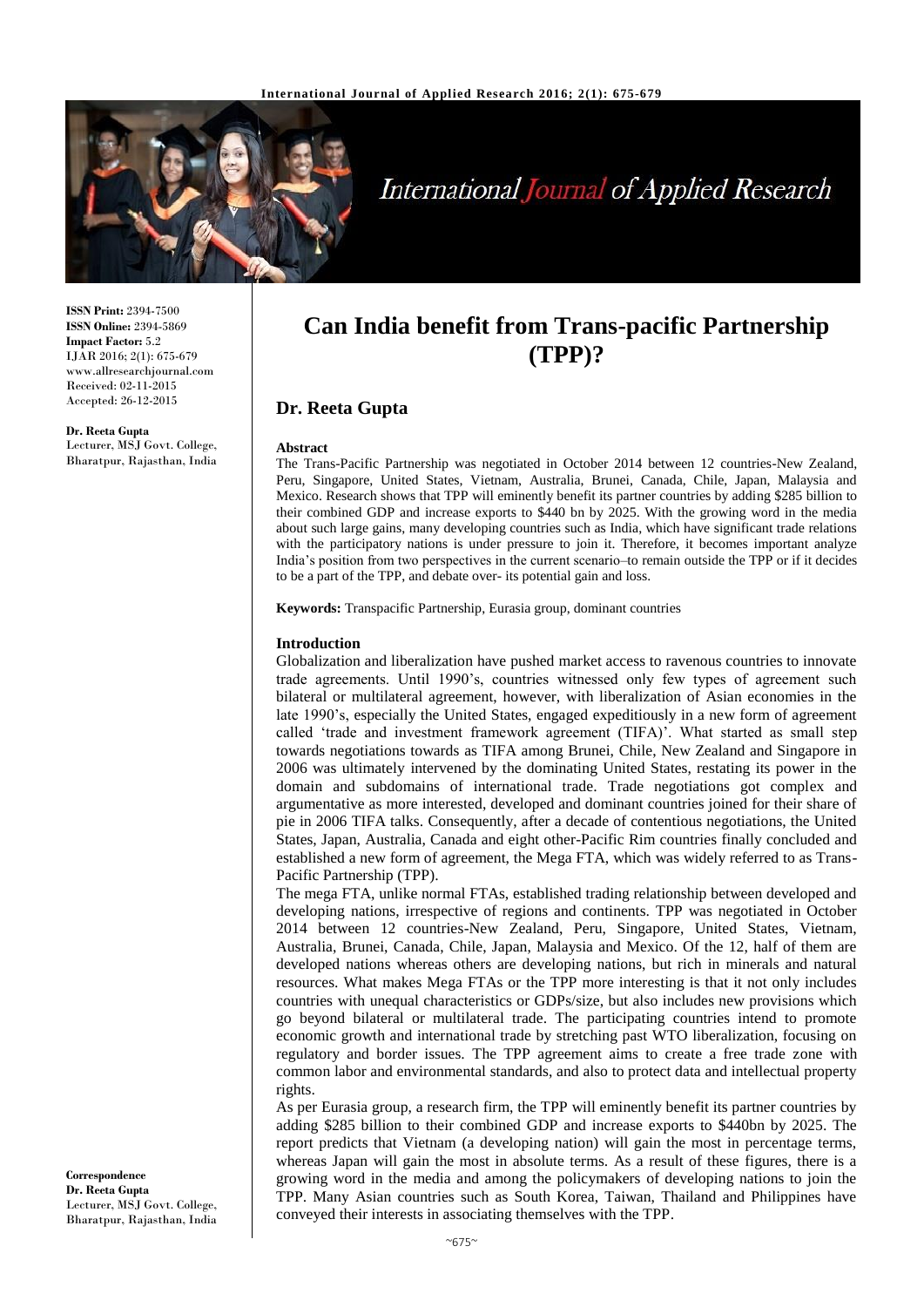Most of these countries are important trade partners of India. Therefore, it becomes important analyze India's position from two perspectives in the current scenario– to remain outside the TPP or if it decides to be a part of the TPP.

The present paper attempts study of two contra factual and debates over the potential gain and loss. This study shall give a clear picture about the future scenario. The paper is organized into three sections, where the first section focuses on the expected text or provisions of the TPP.

The second section studies the trade impact if India shall remain outside the TPP. Then the third section shall forecast the impact upon the trade in India if it accepts the TPP.

#### **Sections 1: Understanding the Provisions of the TPP:**

Although the trans– pacific agreement aims for detailed transparency, it is ironical that it was negotiated in considerable secrecy. The final texts of the trans– pacific agreement is not yet available in the public domain, however we can get an approximation of the agreement from different sources such as United States Trade Representative (USTR), past FTAs and various leaked texts. The text of the agreement is established on 29 chapters, of which only 8 deal with traditional free trade issues. The traditional chapters cover technical barriers to trade, rule of origin, market access, rules of origin, customs cooperation, services and legal and institutional aspects of the negotiations and custom cooperation, whereas the new provisions include competition, labor and environmental issues, protection of foreign investors, intellectual property rights and government procurement. (Banga and Sahu, 2014) [1] .

The agreement attempts to reduce or eliminate tariff barriers gradually. Tariffs on industrial products will be eliminated immediately, whereas the tariff on agriculture products will be reduced over a long period. However, there is a heavy exemption on the US import duty on the cars and light trucks from Japan. The US has also seeks a liberal time period of 25-30 years for the import of milk powder and non dry milk products. Further, other countries have reserved the right to impose duty on dairy, rice, sugar, wheat and beef.

In the apparel sector, the TPP imposes a 'yarn forward rule', which exempts all duties (zero duty) on those products whose yarn is made in the TPP countries only. For instance, the yarn forward rule will severely harm Vietnams' export as it imports fabric from China. In the food sector, the TPP contains provisions that restrict other countries to impose restrictions on their agriculture exports to safeguard their domestic market, and therefore leaving their domestic markets vulnerable to price rise (US department of agriculture).

The TPP agreement prohibits any restriction on the flow of data over the internet. It also binds the participatory countries to open any new markets in services, especially for telecommunication and financial services. One of the most important provisions is that it mandates public enterprises or state owned enterprises to function on commercial lines i.e. transparency and regulatory fairness, so that any country cannot favor its SOE over any private firm. Any country that breaches this provision is liable to strict trade sanctions (Office of the USTR, "Ensuring Fair Competition").

The TPP mandates the participatory countries to incorporate laws on freedom of association, hours of work, the right to collective bargaining, occupational safety and health and

minimum wages. These laws should be fully enforceable through a dispute settlement mechanism and failure to comply such laws will result in trade sanctions. The TPP aims to create a level playing field for American workers and firms throughout the agreed market Office of the USTR, "Protecting Workers").

The agreement sorts to commit to uniform environment standards to fight illegal fishing and logging, wildlife trafficking, and illegal fishery subsidies. It also curbs existing subsidy programs and schemes to prevent overfishing (Office of the USTR, "Preserving the Environment")

One of the most important provisions of the TPP is of protecting the rights of the foreign investors. As per this clause, the foreign investors can sue the government by the means of an Investor–state Dispute settlement (ISDS) mechanism for any step that could reduce profit or potential profits. The foreign investors have the right to acquire land, natural resources, and factories without prior government permission.TPP aims to equalize the status of individual foreign firms to sovereign nations. The TPP strictly protects Intellectual property rights (IPR), especially of drug patents. These include mandatory data transparency, ever – greening of patents and linking patent status with marketing approval of a drug (see Wiki Leaks Release 2014b for details).

#### **Section 2: If India remains outside the TPP:**

Some researchers have attempted to quantify the trade diversion if India remains outside the TPP. Most of these researches uses Competitive General Equilibrium model (CGE) with global trade analysis project (GTAP) database. Petri  $(2011)$ <sup>[10]</sup> has estimated using an 18 sector, 24 region competitive general equilibrium model that India would suffer trade diversions up to 0.3% of world exports in 2025. He has used 850\$ billion as base figure and concluded that this shall amounted to 3\$ billion in 2025. Xin  $(2014)$  <sup>[20]</sup> took 25 regions and 41 production sectors from each country to quantify the impact of TPP using competitive general equilibrium model. His results showed that India (which remained outside TPP) would face trade diversion loss of 0.2% of gross exports from both the scenarios of TPP with or without China. Narayan and Sharma (2014) and Faruqui (2014) use the GTAP model to study TPP's impact and founded that if India remains outside the TPP, it will result in a trade diversion loss of 0.2% and 0.09% of total trade respectively.

Many researchers have critiqued competitive equilibrium model (CGE) and raised authenticity concerns on its simplistic assumptions. According to Taylor and Armin (2006), CGE models assume – constant trade deficit, fixed labor employment across the world and adjustment of flexible taxes on households. This insinuates that 'price mechanism' will always respond to liberalization in such a way that it will always increase the overall wellbeing. Further, Pangariya and Duttagupta (2001) argue that CGE implicitly uses 'Armington assumption', which states that domestic and foreign goods are imperfect substitutes.

#### **Effect on Indian Exports**

Keeping the critique in hand, the findings of (Petri *et al*, 2001), (Xin, 2014), (Narayan *et al*, 2014) and (Faruqui, 2014) [20] confirm to a careful analysis of India's exports.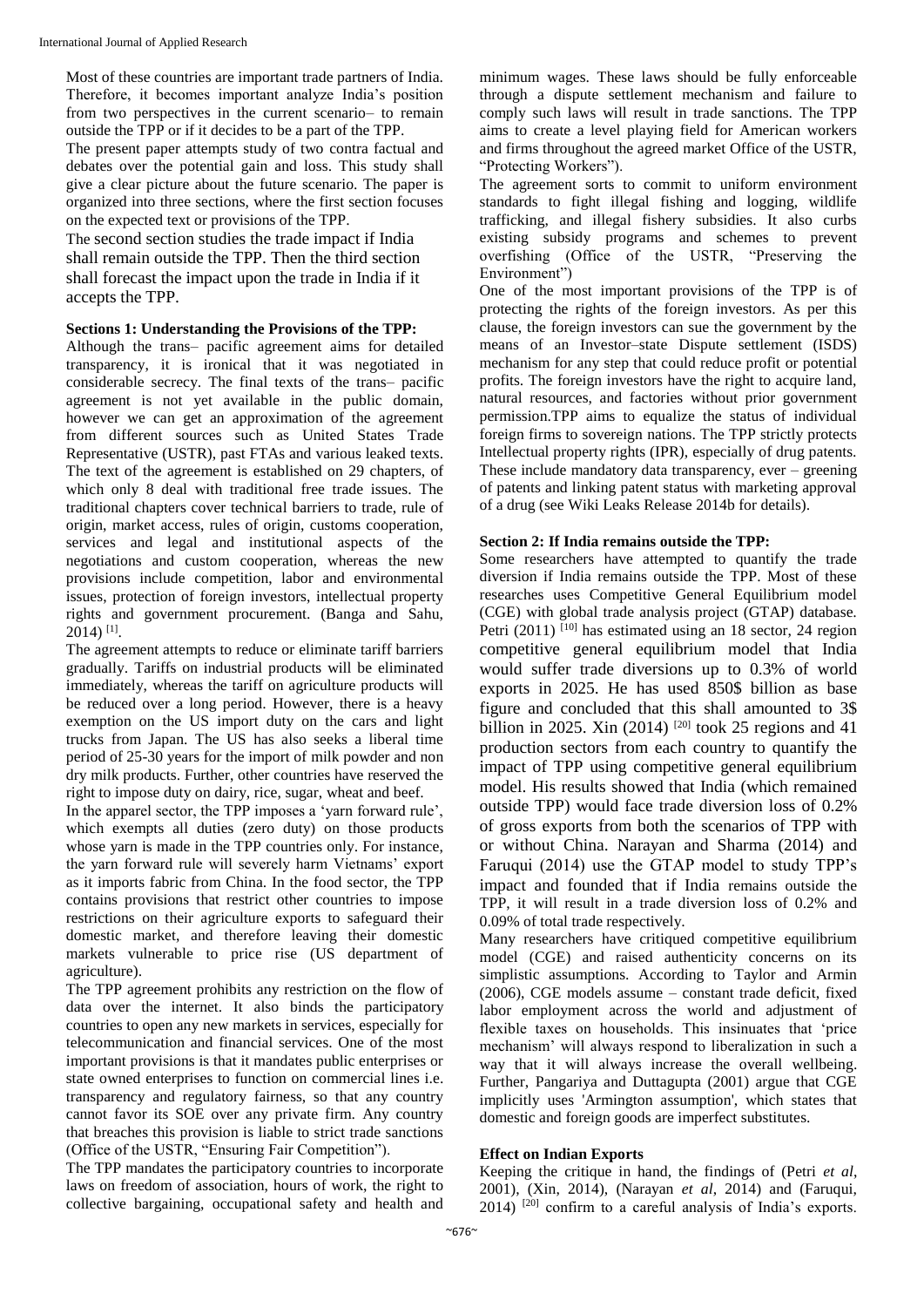India's dependence on the TPP countries has declined from 33.2% in 2000 to 24.8% in 2014. During this course, India's trade with the developed nations has declined against that of developing countries. India provides maximum exports to

Vietnam (31%), followed by Peru (28%) and Brunei (27%). Among the developed TPP nations, India deals the with Singapore (25%), followed by Australia (16%) and US  $(14%)$  (Banga and Sahu, 2014)<sup>[1]</sup>.

| <b>TPP</b> parties   | <b>Total</b> | <b>Total</b> | <b>Total</b> | <b>Total</b> | <b>Total</b> |
|----------------------|--------------|--------------|--------------|--------------|--------------|
|                      | $(1991-00)$  | $(2001-05)$  | $(2006-10)$  | $(2011-13)$  | 2014         |
| <b>United States</b> | 48.9         | 49.1         | 41.1         | 39.8         | 41.4         |
| Singapore            | 8.6          | 13.2         | 15.5         | 14.6         | 11.0         |
| Japan                | 20.9         | 12.7         | 11.2         | 11.7         | 10.3         |
| Malaysia             | 7.2          | 7.7          | 9.2          | 9.2          | 10.2         |
| Australia            | 7.5          | 9.1          | 11.8         | 9.7          | 8.2          |
| Vietnam              | 0.7          | 1.3          | 2.3          | 4.3          | 6.1          |
| Mexico               | 0.9          | 1.1          | 1.8          | 3.3          | 4.2          |
| Canada               | 3.9          | 4.1          | 3.5          | 3.1          | 3.9          |
| Chile                | 0.6          | 0.9          | 2.0          | 2.1          | 2.5          |
| Peru                 | 0.2          | 0.2          | 0.5          | 0.8          | 0.9          |
| <b>Brunei</b>        | 0.0          | 0.0          | 0.3          | 0.7          | 0.6          |
| New Zealand          | 0.7          | 0.6          | 0.7          | 0.6          | 0.6          |

**Table 1:** India's Share of Exports with TPP Countries

**Source:** Estimated from Wits Database

Despite declining trend, the TPP countries constitute one fourth of total exports and hence are important. With the TPP, there will not be much trade diversions because India already has FTAs with Japan and ASEAN, and it already enjoys zero duty on its major trading TPP partners such as Brunei (27% of TPP share), Malaysia (10.2% of TPP share), Singapore (25% of TPP share) and Vietnam (30% of TPP share). India is also in the process of signing FTAs with Canada and Australia. Thus the only major trade diversion loss will be to the United States. Also, India would lose market share in apparel sector to Vietnam because of the zero duty provision on TPP.

Researchers have also expressed concern over TPP resulting in upward harmonization of product standards that could

impose stringent regulations on compliance for Indian products entering TPP countries (Palit 2014 and Rajagopalan 2014). However, such a concern is magnified, as the usual US FTAs do not contain provision on harmonization of standards and US stands unlikely to withdraw from such a stand. Moreover, assuming that US mandates compliance to such standards, it is unlikely that it will change its own standards and thereby ask the remaining TPP partners to comply with theirs. This will hardly affect India's exports to TPP markets as its 80% exports to the TPP countries are in product lines that India also exports to the United States, which amounts to more than 1\$ million.

#### **Effect on India's Imports**



**Fig:** Effect on India's Imports

Unlike exports, India is a huge importer for the TPP countries. India's imports have timely immensely increased over the years, depicting the dominance of developing nations on imports. In total, TPP countries share in India's import accounted for approximately 70% in the 2014. Of which, the United states accounted for 34% of the TPP

import share whereas the developing countries together accounted for 30% of the TPP import share. Machinery and electronics, animal products, stone and glass and metals are the imported products from TPP countries (Banga and Sahu, 2014) [1] .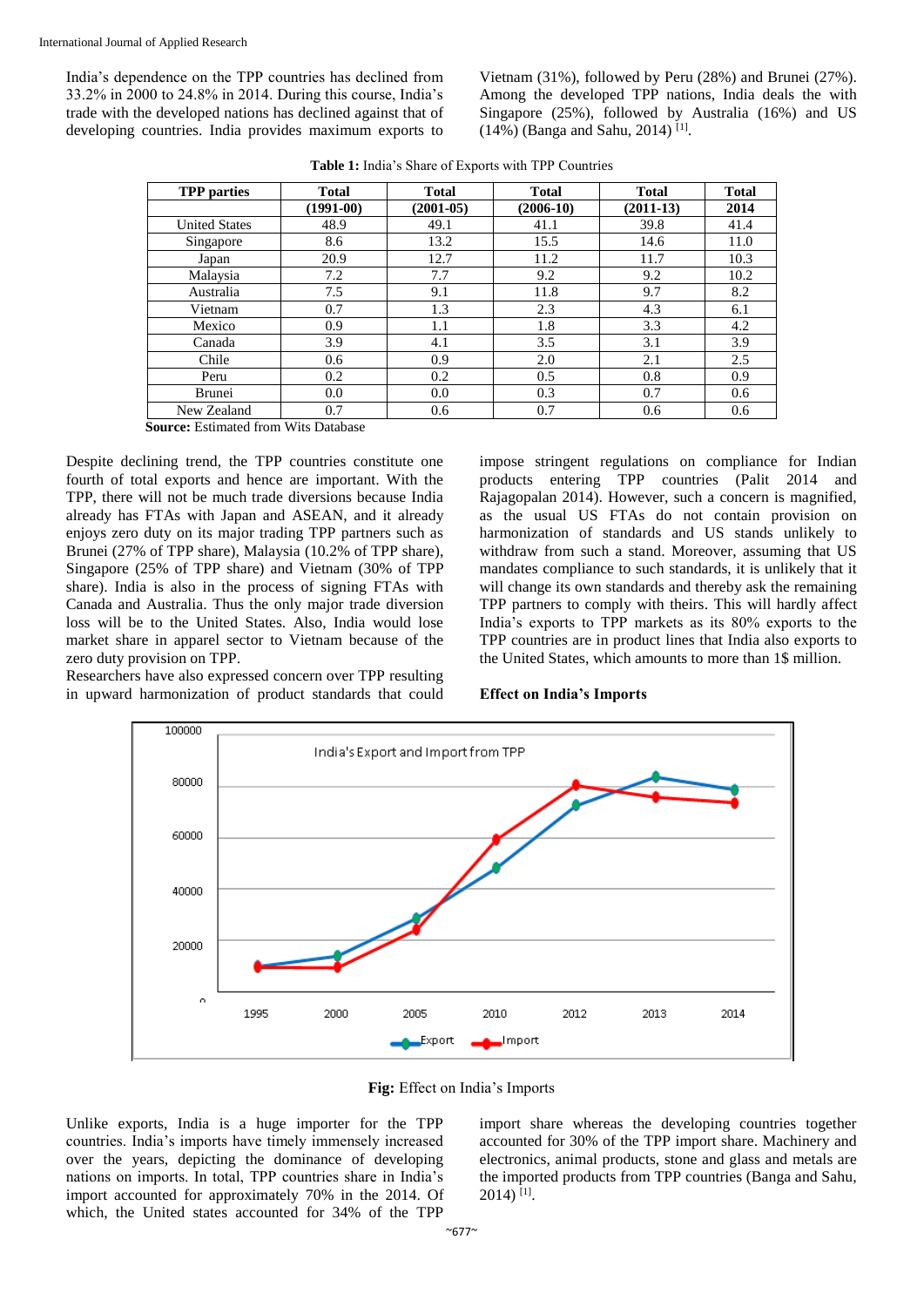| <b>TPP Partners</b>  | $(1991 - 00)$ | $(2001 - 05)$ | $(2006 - 10)$ | $(2011 - 13)$ | 2014   |
|----------------------|---------------|---------------|---------------|---------------|--------|
| <b>United States</b> | 31,040        | 26,368        | 85,110        | 69,280        | 20,440 |
| Malaysia             | 9,700         | 9,028         | 28,829        | 28,931        | 10,929 |
| Japan                | 20,528        | 12,902        | 33,315        | 34.071        | 9,964  |
| Australia            | 10,468        | 13,076        | 47,830        | 37,217        | 9,935  |
| Singapore            | 8,823         | 10,207        | 33,796        | 22,979        | 7,069  |
| Canada               | 3,505         | 3,418         | 9,952         | 7,864         | 3,748  |
| Mexico               | 669           | 367           | 5,369         | 9,960         | 3,446  |
| Chile                | 548           | 1,063         | 7,628         | 7,567         | 3,184  |
| Vietnam              | 254           | 280           | 2,121         | 6,326         | 2,782  |
| Brunei               |               | 2             | 1,482         | 2,410         | 943    |
| New Zealand          | 783           | 539           | 2,111         | 2,115         | 598    |
| Peru                 | 144           | 140           | 813           | 1,543         | 564    |
| All                  | 86.463        | 77.389        | 258,355       | 230,264       | 73,600 |

**Table 2:** India's Import from TPP Countries (in cr.)

**Source:** Wits Database supplied by World Bank

TPP will lower the trade tariffs to zero duty, thus empowering the producer to cheaper imported goods from their TPP partners. This in turn would give advantage to the producing firms by having a cost advantage in the domestic markets of non TPP countries, and thus increasing their share of export and competition in these (non TPP) countries such as India. Due to this, India's import of goods may increase and hence remaining outside the TPP may hinder domestic manufacturing.

#### **Effect on Foreign Direct Investments**

India received FDI of 60\$ billion while invested FDI around 30\$ billion in 2014 in TPP countries. Singapore, Japan and United States are the top TPP investing (26% of the total FDI) countries whereas United States and Singapore are also the top receivers of investments (39% of the total outward FDI). However India has no Bilateral Investment Promotion and Protection Agreement (BPPA) with them, and hence India is vulnerable to lose a lot of investments to other developing countries that protect investor's interest (Banga and Sahu, 2014) [1]. However, no empirical study at present proves that FDI increases with international investment agreements (IIAs)

#### **Section 3: If India joins the TPP?**

Not much research has been done in the perspective of reflecting on the possibility of India joining the TPP. According to Petri (2014), India shall benefit to the extent of 500\$ billion if it joins an expanded TPP, including China, Korea, Thailand, Indonesia etc. This expansive gain shall be 60% more than any other country. While this figure has been widely used by analysts and media to force India to accept the TPP, what remain in question is the CGE assumptions such as constant trade deficit and fixed labor employment across the world. These assumptions are critical to the base of the model. According to Bertam and Terry (2014), the results of (Petri *et al*, 2014) do not come out with strong analytical foundations. This study does not account for the negative effects of TPP on India such as pharmaceutical drug prices.

Some researchers have given a hypothesis that TPP shall attract foreign investors because of its robust investor protection provisions (Mehta, 2014)<sup>[5]</sup>. On the other side, a rigorous empirical study by UNCTAD's trade and development report in 2014, cautions the developing economy policymakers by not signing agreements based on such unreliable hypothesis. India shall face

adverse costs, if it were required to adhere to TPP provisions such as tariff, SOEs, IPR regulations, agriculture products etc. On joining the Trans- pacific partnership, India shall be exposed its domestic industry to severe competition. The domestic industries shall become very vulnerable to shutdown because of their higher cost of production and lower infrastructure facilities than those of foreign industries. The famous example of such extinction was the computer hardware industry, which was completely wiped out following India joining the zero duty WTO information technology agreement.

India shall also become vulnerable to food insecurity, especially during the high food price periods, as the agreement prevents export restriction on agriculture and food products for the benefit of domestic market. Indian agriculture shall face serious danger, as major playing developed TPP members (Australia, US, Canada) have reserved their right to subsidize billions of dollars to their agriculture, while at the same time prohibiting customs tariffs on imports. Notably, the TPP shall restrict the government to use state owned enterprise for socioeconomic objectives, particularly for employment generation. As the TPP attempts to remove non trade barriers, it imposes other barriers such as labor laws and environment standards. Based on the arguments as mentioned above, joining TPP shall sorely harm 'Make in India' policy.

Distinct from the other costs mentioned above, India shall face a serious danger in the pharmaceutical industry because of the intellectual property rights provision. The IPR provision of TPP seeks for stricter protection of patents and aims at reducing or eliminating competition from cheaper generic medicines. As a result, this shall lead to amendment in the IPR Act, 1970, opening new path for ever- greening patents. With patented drugs having monopoly in the Indian market, there shall be sharp rise in prices of medicines. For instance, in the existing market the generic medicines for Renal and liver cancer costs Rs 8800, whereas the patent medicines cost Rs 2,80,428 (Natco Pharma Limited vs. Bayer Corporation). Nobel Laureate Joseph Stiglitz has criticized this by stating that "the rising medical drugs prices will only lead to worse public health and unnecessary death". This situation will certainly worsen if India joins the TPP and create monopoly of patented drugs in the medical industry.